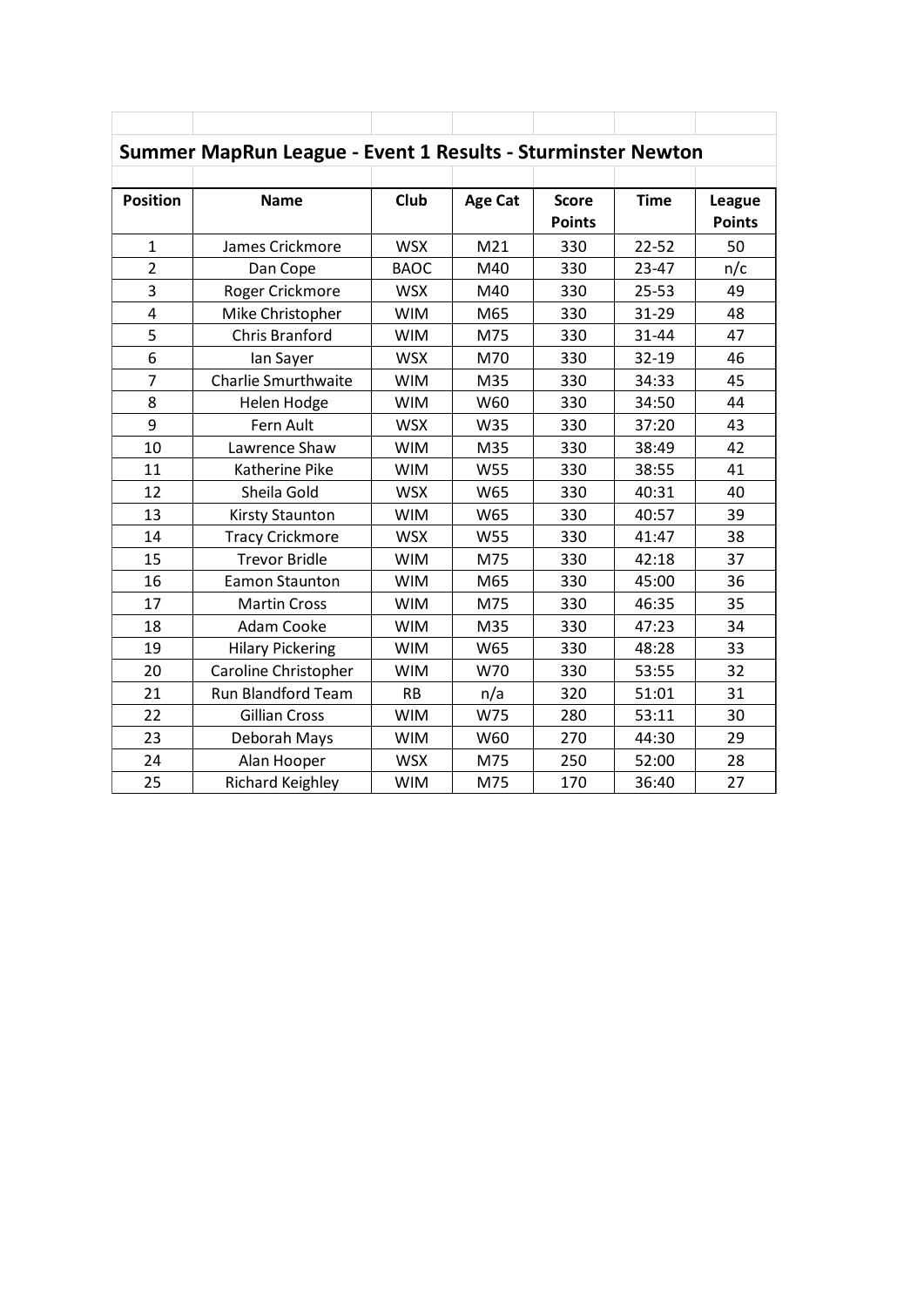| Summer MapRun League - Event 2 Results - Baiter Park, Poole |                         |            |                |                               |             |                         |  |  |
|-------------------------------------------------------------|-------------------------|------------|----------------|-------------------------------|-------------|-------------------------|--|--|
| <b>Position</b>                                             | <b>Name</b>             | Club       | <b>Age Cat</b> | <b>Score</b><br><b>Points</b> | <b>Time</b> | League<br><b>Points</b> |  |  |
| $\mathbf{1}$                                                | James Crickmore         | <b>WSX</b> | M21            | 590                           | 41-55       | 50                      |  |  |
| $\overline{2}$                                              | Roger Crickmore         | <b>WSX</b> | M55            | 590                           | 46-39       | 49                      |  |  |
| 3                                                           | <b>Bradley Lund</b>     | <b>ROC</b> | M21            | 590                           | 47-42       | 48                      |  |  |
| 4                                                           | Jo Pickering            | <b>WIM</b> | W21            | 590                           | 49-22       | 47                      |  |  |
| 5                                                           | <b>Rob Mills</b>        | <b>WIM</b> | M55            | 590                           | 49-49       | 46                      |  |  |
| 6                                                           | Lawrence Shaw           | <b>WIM</b> | M35            | 590                           | 52-29       | 45                      |  |  |
| $\overline{7}$                                              | <b>Stephen Mallison</b> | <b>WIM</b> | M40            | 590                           | 54-59       | 44                      |  |  |
| 8                                                           | Michael Chun Chi Tsang  | <b>WSX</b> | M21            | 590                           | $57-11$     | 43                      |  |  |
| 9                                                           | <b>Chris Branford</b>   | <b>WIM</b> | M75            | 590                           | 57-34       | 42                      |  |  |
| 10                                                          | lan Wall                | <b>WSX</b> | M50            | 590                           | 58-21       | 41                      |  |  |
| 11                                                          | <b>Vicky McCreadie</b>  | <b>WIM</b> | W40            | 580                           | 58-58       | 40                      |  |  |
| 12                                                          | Helen Hodge             | <b>WIM</b> | W55            | 570                           | 59-06       | 39                      |  |  |
| 13                                                          | <b>Scott Elford</b>     | <b>WSX</b> | M21            | 570                           | 61-28       | 38                      |  |  |
| 14                                                          | Tim Houlder             | <b>WSX</b> | M60            | 560                           | 57-06       | 37                      |  |  |
| 15                                                          | Dave Mullins            | SARUM      | M70            | 550                           | 56-55       | 36                      |  |  |
| 16                                                          | Sheila Gold             | <b>WSX</b> | W65            | 540                           | 53-48       | 35                      |  |  |
| 17                                                          | <b>Esk Medlock</b>      | <b>WSX</b> | W12            | 530                           | $52 - 41$   | 34                      |  |  |
| 18                                                          | Jolyon Medlock          | <b>WSX</b> | M45            | 530                           | 52-54       | 33                      |  |  |
| 19                                                          | <b>Stu McCreadie</b>    | <b>WIM</b> | M40            | 510                           | 57-20       | 32                      |  |  |
| 20                                                          | <b>Tracy Crickmore</b>  | <b>WSX</b> | W55            | 510                           | 60-54       | 31                      |  |  |
| 21                                                          | Julie Astin             | <b>WSX</b> | W65            | 440                           | 53-38       | 30                      |  |  |
| 22                                                          | <b>Denise Mullins</b>   | SARUM      | W65            | 400                           | 60-16       | 29                      |  |  |
| 23                                                          | Alan Hooper             | <b>WSX</b> | M75            | 380                           | 54-46       | 28                      |  |  |
| 24                                                          | <b>Hilary Pickering</b> | <b>WIM</b> | W65            | 350                           | 57-51       | 27                      |  |  |